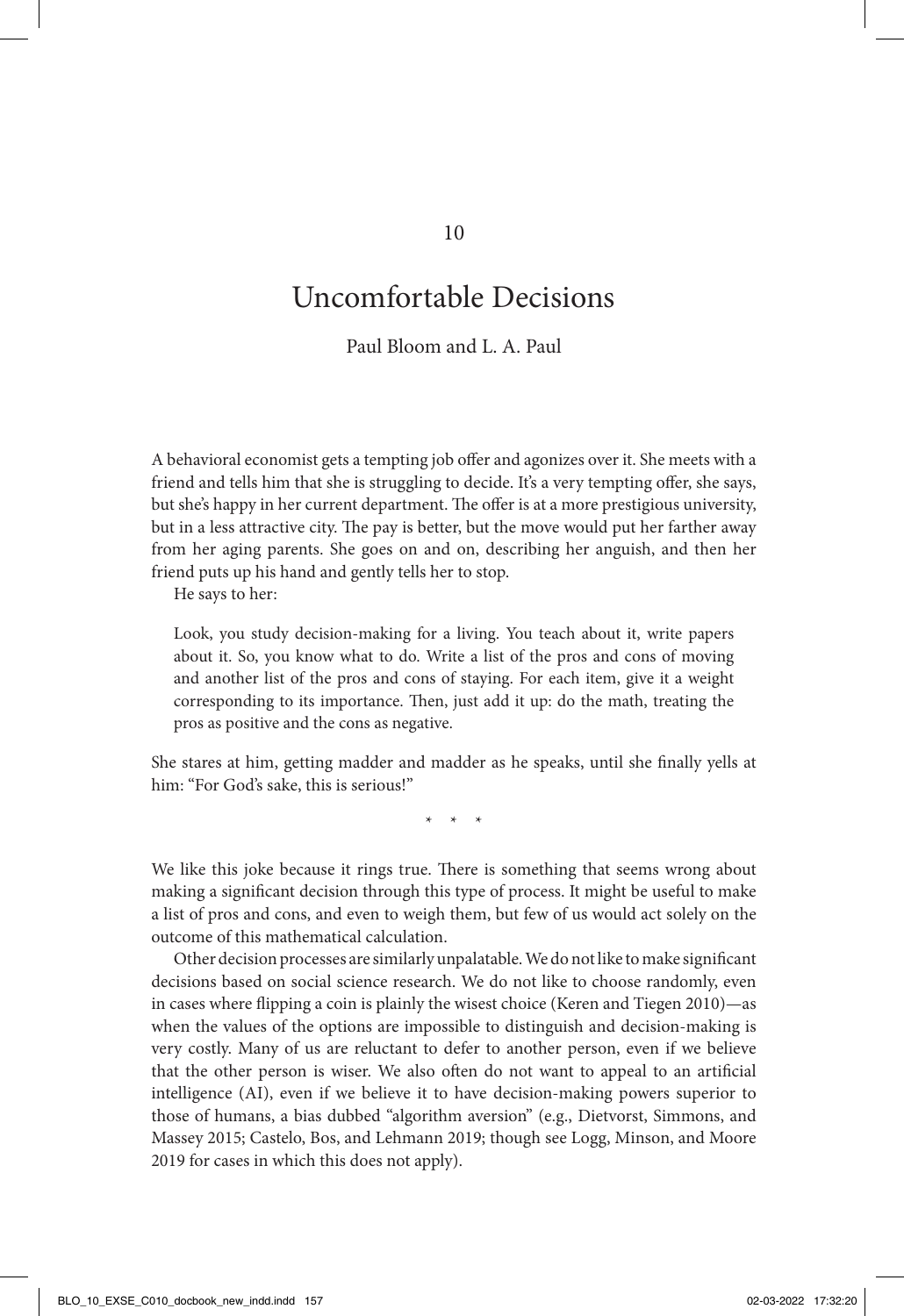What do these uncomfortable decision processes share? We can characterize them as *impersonal*. It's not you who is making the decision; it is someone or something else. This is to be contrasted with personal decision-making, where, well, you just decide, perhaps after mulling it over for a long time. To put it colloquially, for normal acceptable choices, you "own" your decision. Now, at some level, this distinction is an illusion one's personal decisions are determined by causal processes and might themselves reduce to algorithms of the sort that the friend of the behavioral economist urged her to rely on. But, nonetheless, it doesn't feel this way; a satisfying decision-making process is more than an algorithmic process. It's something that *we* do, and in a certain way.<sup>1</sup>

But what, precisely, makes certain decision-making processes seem impersonal? What do we want from our decisions?

\* \* \*

Before looking at options, we should note two subtleties about the phenomenon we're talking about.

First, our concern about impersonal decision-making processes applies to significant decisions, not so much to trivial ones. There are those who allow their partners, or sometimes even their waiters, to choose what dishes they will eat in a restaurant, and we do flip coins to resolve small dilemmas. Studies find that people are uncomfortable using a coin toss to decide which life to save but are fine with flipping a coin to decide authorship order or whether to attend the opera or the theater (Keren and Tiegen 2010). We suspect, though, that even here there is some discomfort with relying entirely on these processes. We often want to be able to *approve* the dinner recommendation, and it's a cliché that some people, finding that the coin's outcome wasn't what they wanted, might choose to flip again.

Still, we are especially interested in significant decisions here. Even people who are comfortable making trivial decisions impersonally will balk at making big ones this way. One of the authors of this chapter has argued that this distrust of such impersonal procedures is particularly salient in the case of "transformative experiences" experiences, like choosing to become a parent or emigrating or going to war, where you must choose between new lives, or choose between having a new life or keeping your old one (Paul 2014). Notably, with these types of decisions, there's an inability to properly imagine what this new life is like.

Second, we have no qualms about using impersonal sources of information to *help* us make important decisions. We assume that every reader of this chapter regularly uses ratings—from Yelp, TripAdvisor, Amazon, and so on—when deciding where to eat, which hotel to stay at, what book to read, and so on. This is true for even the most significant of choices. Someone deciding whether to have a child is likely to be very interested in the data on whether children make you happy or give meaning to your life and very likely to want to talk to new parents and hear about their experiences. Someone who was wrestling with a decision about cancer treatment might well be very interested in data on outcomes and survival rates.

We are similarly happy to get information from more "internal" procedures such as list making and priority rankings. It would kill the joke if her friend suggested that she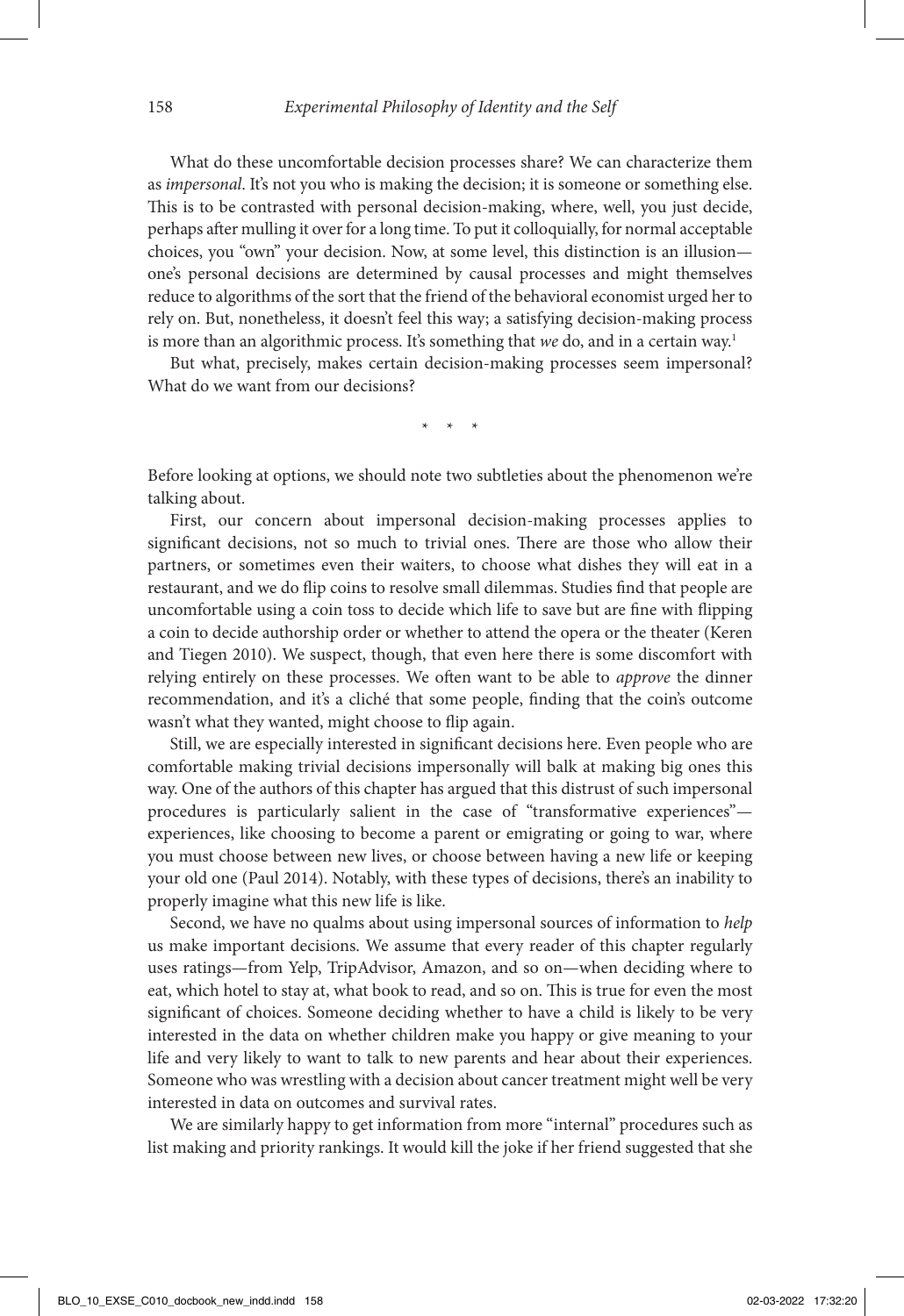write down the pros and cons of each option and they talk them through together— Who would get upset at that? Indeed, Charles Darwin famously wrote a list of pros and cons in his journal when deciding whether to marry his cousin Emma Wedgwood—"a nice soft wife on a sofa with good fire,  $\&$  books  $\&$  music perhaps," but then again, "perhaps quarrelling"—but it's clear that he's just spitballing ideas to himself and the decision is all his own (see Quammen 2007). Other internal procedures include imagining that you made a decision and assessing how you feel about it or figuring out what one would recommend to a third party (Galef 2021 enumerates several processes of this sort). We are comfortable with all of these—so long as the final decision is left up to us.

\* \* \*

What is the source of our reluctance?

One possibility is that we don't trust the reliability of certain impersonal decisionmaking processes. This concern is clearest enough when it comes to survey data. Perhaps this is because we believe we are special. This can be rational in certain cases. One of the authors dislikes cheese, and if he went to a restaurant with the best reviews, he might end up at one that specializes in cheese—most people do like cheese—and this would be terrible.

Taken to the extreme, though, this skepticism is unreasonable. Nobody should refuse a vaccine because, though it works for others, they believe (without any evidence) that their body is different. The same holds for preferences. One can imagine, along the lines of philosophical thought experiments, Perverse Man—a person whose tastes are the opposite of most everyone else's. A hotel that gets 9.8/10 on TripAdvisor—"best hotel in Cancun," "a perfect paradise"—would be misery for Perverse Man, while a hotel ranked 1.4—"disgusting," "horrible"—would be perfect for him. But there is no Perverse Man. While everyone is unique and nobody should choose just by the numbers (a hotel can be ranked highly because of its golf course, but what if you don't golf?), surely, in the absence of other information, everyone should prefer a highly ranked hotel to one that everyone else hates.

Our suspicion is that the source of the reluctance to rely on certain decision-making processes isn't actually concern about their utility. For one thing, as mentioned before, most people believe that ratings, anecdotes, and so on *are* useful. They're just not sufficient. The behavioral economist in the joke might believe, sincerely, that ranking the pros and cons of a decision is a useful way to proceed, but nonetheless not want to rely solely on such a process.

We suggest instead that this aversion has deeper roots, and we are interested in two of them here—one concerning authenticity, the other autonomy. (These terms are used in many ways, and we don't have settled views on how to capture all their ordinary or even technical connotations, so we will work with a rough distinction.)

A certain type (not the only type) of authentic decision-making, as we'll understand it, is decision-making in which an agent intentionally and knowledgably chooses an option in a way that is "true to themselves." This way of choosing requires a certain kind of understanding of one's options, which we'll expand upon in the following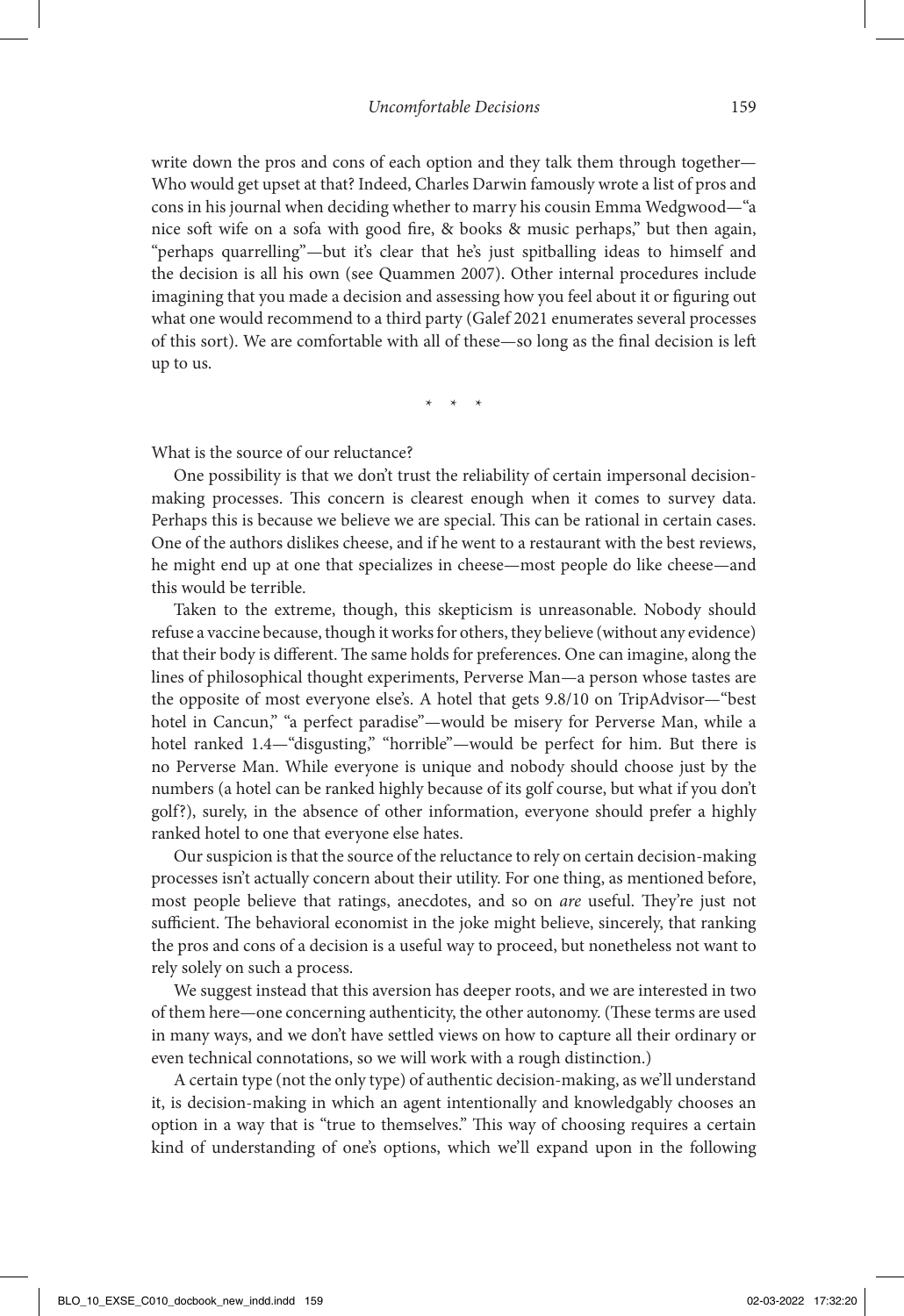paragraphs. Such decision-making can be important in contexts where one is making a life-changing decision of great import, such as the choice to emigrate, start a family, or embark on a major career change. A paradigm case of making such an authentic decision concerning oneself requires this type of understanding, which is (arguably) gained through reflection, careful assessment, and imaginatively evolving the world forward under different possible actions in order to knowledgeably and volitionally choose the outcome that will lead to the most happiness or greatest life satisfaction for oneself (and relevant others).<sup>2</sup>

As one of us, a fan of authenticity, has put it:

You use your memories from the past, your beliefs about the present, and your anticipations about possible subjective futures to formulate your current and evolving [preferences], as well as to develop temporally extended, forwardlooking, subjective projections about what will happen. . . . You use this reflection on what you think these events will be like, that is, what you think your lived experience will be like, to authentically determine your preferences about your future. (Paul 2014: 106–7)

Autonomy, on the other hand, involves control. It involves making the decision yourself, and not off-loading the process to ratings, polls, an algorithm, an oracle, and so on, though, again, you might be receptive to information from these other sources.

There's a sense of which this prizing of autonomy might be perverse. Suppose a website is better at choosing books for you to read than you are—and you know it. The books it chooses make you happier, more engaged, you learn more, and so on than the books you choose for yourself. If your goal is to be happier, you should just let the website choose, even if it's not the choice that you want to make at the time. But autonomy considerations would push against this.

Note critically that autonomous choices can be made on any grounds at all. One can make an autonomous choice based on a gut feeling or even based a criterion you might acknowledge as foolish ("I want to go to this hotel because its name reminds me of the hotel I went to on my honeymoon."). There's certainly no requirement that one imaginatively reconstruct the outcome of a decision-making process. Many authentic processes are autonomous ones. But what we are interested in here is in exploring the discomfort involved with certain kinds of autonomous decisions that are not, in the way we are defining it here, authentic.

\* \* \*

Now let's go back to our questions about comfortable and uncomfortable decisions. If we are choosing whether to embark upon a new life, we can do it comfortably by deliberating about our options, accurately assessing the value of each possibility through imagining what it would be like to be those possible new selves leading those new lives, and personally choosing the best one. This approach hits all the "like" buttons. It is both authentic and autonomous in the way we've been framing these features. It involves making the choice ourselves, in an informed way, where we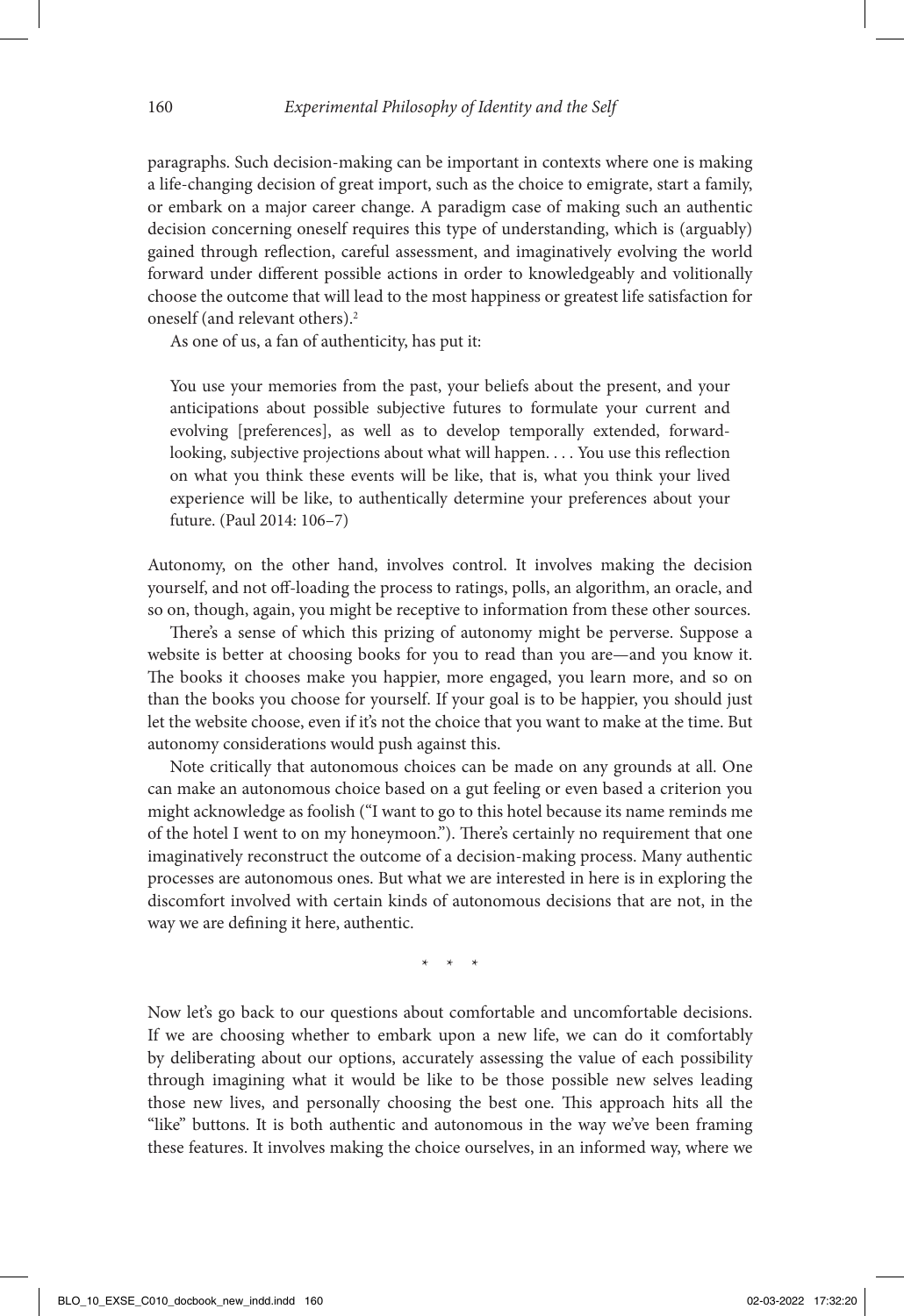undertake an appropriately informed process of evaluating our options and comparing them in order to make the best choice.

In the case of the job offer, if our behavioral economist were to authentically engage in making this decision, she'd imaginatively put herself in each possible job, and assess (or maybe create) the value of that option. Then she'd compare these values to form a preference, either preferring Job A over Job B (if A's value is higher than B's value) or vice versa. And then she would act on this preference. Autonomy plus authenticity what's not to like?

But then there are decisions that are neither autonomous nor authentic. Indeed, if the relevant kind of authenticity requires an imaginative recreation, a simulation, of the life one would end up taking, then perhaps transformative experiences are simply not amenable to this kind of authentic decision-making process. We can't decide in a satisfying way to become a parent, say, because someone without children cannot fully imagine what it is to have children (Paul 2014). Perhaps the same is true for a decision like taking a new job.

Consider now a less welcome alternative. Perhaps we are not far away from the day when our behavioral economist would be able to hire a benevolent AI to do the calculation for her. She might engage the Google Deepmind Concierge to have a bespoke algorithm provide an analysis based on masses of data collected on her (and the rest of humanity) since the birth of the internet. The AI uses the algorithm to assess what jobs that others relevantly similar to her have liked most, scales these results (somehow) to make comparisons meaningful, and chooses the highest-scoring job. For a small added fee, it informs her prospective employers and politely declines the alternative position on her behalf. Our professor is highly likely (let's assume) to get a result that, afterwards, she will testify to as making her happier than other options would have. But her decision is neither authentic nor autonomous.

There are similar decision processes that also don't meet these two criteria. She might flip a coin. Or be paralyzed with indecision, so that the offer goes away. Or consider decisions that are made through involving certain forms of nudging: perhaps someone else sets up the world for her in ways that unobtrusively guides her to the choice that is her best option. Or, perhaps someone else simply makes the choice for her, acting in her best interests, someone like the AI, only made of flesh and blood. None of these alternatives are autonomous or authentic.

But now, as a distinct class of cases, consider choices that are autonomous but not authentic. Imagine, in search of doing something a little more satisfying, our professor rejects the services of the AI, opting instead to have Google package all the relevant numbers, including the assigned, scaled values, and deliver it to her in easy-to-read, bite-sized chunks. Given this information, she maps out the decision tree, does the math—and perhaps sleeps on it, indulges in silent prayer—and then decides on which job to take. This is likely to get the same result as using the benevolent AI. (Maybe it's still worth it to hire the AI to decline the offer she doesn't want.) But it's not authentic in the sense we are exploring, because it doesn't require simulating the different alternative lives and making the comparisons based on this knowledge.

\* \* \*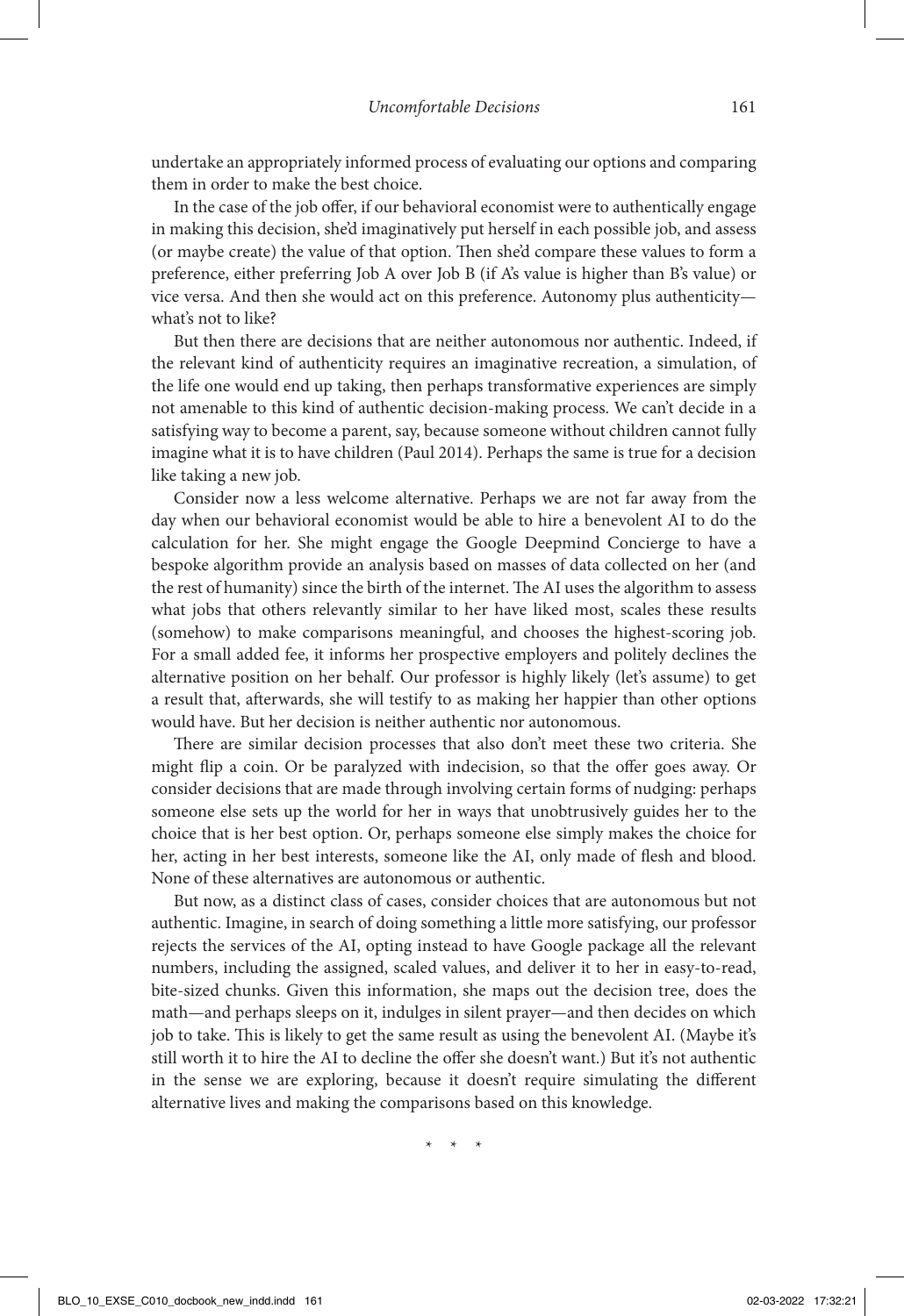The two authors of this chapter agree on the importance of autonomy. People are happier when they themselves are making the decision, rather than when it's offloaded to a coin toss, an AI, and so on.<sup>3</sup> The authors also agree that for non-trivial decisions, the assumed efficacy of the procedure matters. Our behavioral economist is unlikely to ask her four-year-old niece for advice or bring out an Ouija board.

We disagree about the authenticity requirement, however. One of us (Paul Bloom) thinks that people would be comfortable appealing to the AI-facilitated process described earlier, so long as the ultimate choice in their hands; the other (L. A. Paul) is skeptical. To make this sort of decision authentically, she skeptically argues, one has to get a real sense of what each new life will bring, and to do so, one has to be able to accurately imagine themselves, or perhaps a transformed version of themselves, in the new situation.

The problem, she thinks, is that it simply isn't acceptable to rely on the happiness utilities assigned by an expert AI to make this sort of choice. There just seems to be something wrong, at an intuitively deep level, with using numerical quantities to capture what matters. For her, this is why the joke works. Officially, experts in behavioral economics and other social sciences endorse rigorous, mathematically based treatments of decision-making and evidentially based policy formation. Officially, the right way for our economist to make the decision between job offers is to assign numerical values, calculate expected utilities, and choose in a way that maximizes expected value. But, as the joke illustrates, this feels wrong, at a gut level it's not at all how we feel we should make the decision.

Is this just some sort of residual anti-scientific bias, some fear of being reduced to mere mathematics, a last gasp of religiosity that needs to be put to rest in the modern world? Perhaps we simply need to bring our gut feeling to heel and impose, as careful thinkers, a more rational approach. But our pro-authenticity author argues otherwise. She thinks, rather, that our gut intuition reflects our knowledge of a real fact: numerical quantities, while useful in many contexts, are inadequate for representing the value of the nature and character of the kinds of lives we are contemplating. (In fact, she'd argue, doing the work of imaginative evaluation can be itself seen as a rational process.)

The need for a deep, intuitive understanding of how each job choice would change one's life is why the imaginative evaluation is so important. The point isn't that you can't compare the values on this approach. You can: you can compare them, and have a defined preference, and understand which option it is that you'd prefer. The point is that there's a richness to the way we want to assign values to these life choices that isn't being captured by the numbers. There's something about the experience of imaginatively understanding these different lives and the different ways that you would respond to each job choice that allows you to make a more informed assessment about the pros and cons, and thus know how to assign and represent their values in a way that will let you make a fully informed, and thus authentic, choice. However it is that we want to represent and assign values to our life options, it isn't captured by the official approach.

And, she thinks, as the joke shows, we will not be fully satisfied with a process that lacks such authenticity. Knowing, say, that becoming a parent made 65% of people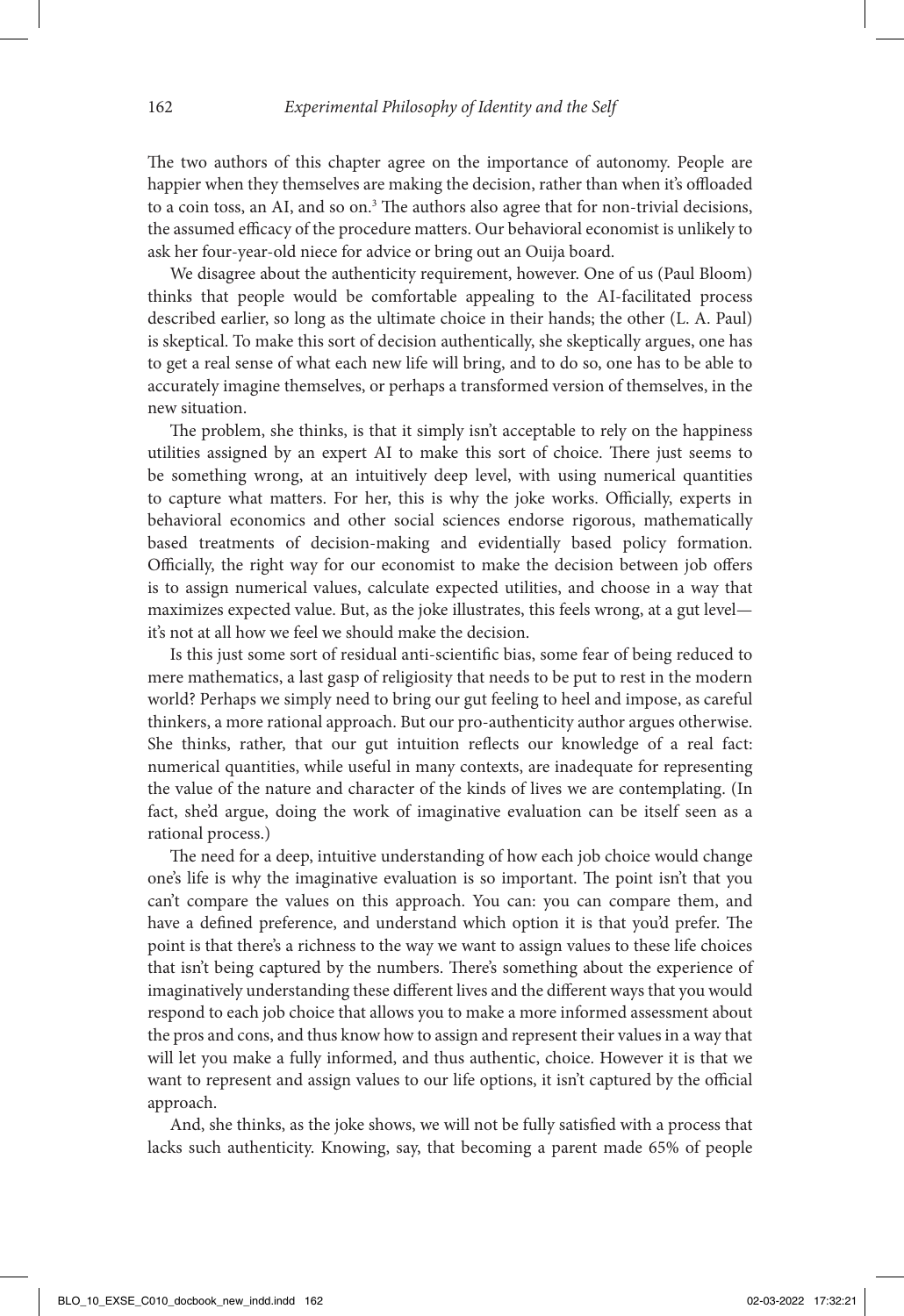happier, or that declining a job most likely will maximize one's priorities (the pros will outweigh the cons) just isn't enough in this context.

To illustrate the kind of details that could be obscured by simply looking at the numbers, consider the following point about these kinds of transformative decisions.

Making a major job change does more than change what you are doing with your life. It changes who you are. This is most obvious when we think about choosing between very different careers. If you become a dentist, who you are and what you care about will be very different from who you are and what you care about if you become a pianist. In this sense, the choice between careers is a deeply personal transformative choice about whom you want to become, about what to give up and what to embrace, and about choosing the life you want to live. As we can put it, it's a choice between your future selves. Which self do you want to become? This is the problem that the person must solve.

This, L. A. Paul argues, suggests that in such cases, the decision-making process matters. The process is internal in a special way because your choice determines what you want. If you choose to become a dentist and it makes you happy, it's the process of becoming a dentist that makes you happy. You are glad, at that point, that you hadn't decided to become a pianist! On the other hand, if you choose to become a pianist, it's the process of becoming a pianist that makes you happy about being a pianist. You're glad, at that point, that you hadn't decided to become a dentist!

To put it differently, such a choice is partially endogenous. And this endogeneity creates a problem with our interpretation of the results of the choice. What if your dentist self would testify to a+4 happiness, saying that your wealthy, comfortable life is fantastic, while the pianist would testify to  $a+2$  happiness, but claim that your life, devoted as it is to music, is so much more satisfying? Given that the future self you choose will replace the self that you are now, how are you to know which of them is the best, most natural extension of who you are right now? How are those selves comparable to who you are now, as you choose, and by extension, how are they to be compared with each other (Paul and Healy 2018; Paul 2020)?

The job choice faced by our behavioral economist is like this—the choice isn't quite as stark, but if making a major job change can endogenously affect you in the way that choosing a career can, then the structure reappears. If the behavioral economist chooses the more prestigious university, as she embeds herself into her new life, it will change her in ways that, in the end, will make her value her new life over her old one. If she stays put, she'll strengthen her current values and be glad she chose being close to her parents over a fancy intellectual climate.

With so much to lose (or gain) and so many unknowns to face, the stakes are high. Which life is the better one for her to choose? Which one of these lives is most authentically the extension of the life she is living right now, as she makes her choice? It's tempting to think the question could be resolved if she could just imagine herself into the lives of her different possible selves and compare them. Then, at least, she could decide which possible self better captures who she is and what she really wants from life.

Unfortunately, this is precisely what she can't do. And, in the case where you are supposed to appeal to an AI-facilitated process, you can't either. You can't, and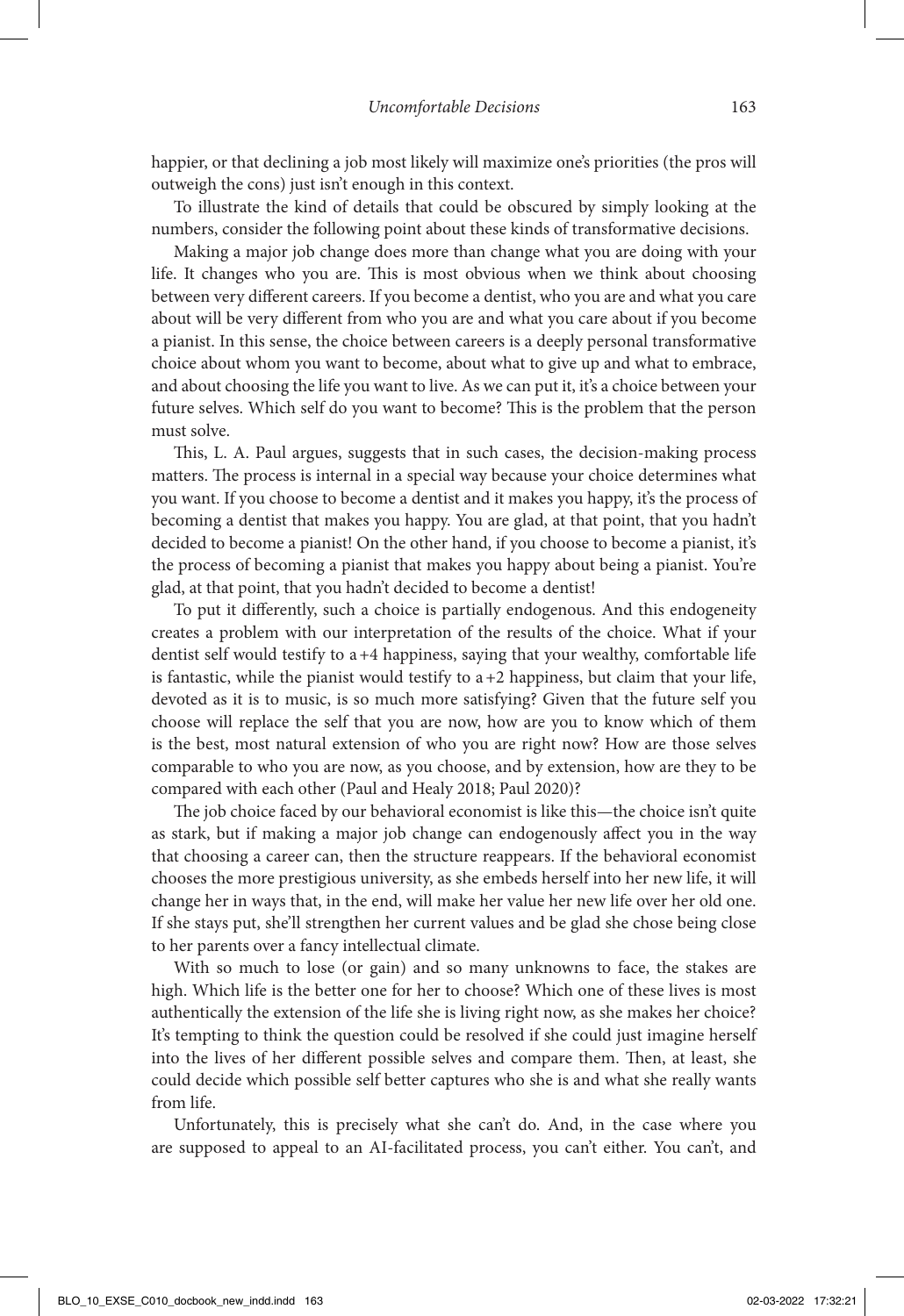don't, simulate these new lives and compare them yourself. Instead, you turn to an impersonal process of assessment and scaling performed by an AI. And it simply isn't clear whether the AI has the resources to assess the options and thus determine your preferences in the right way. If all that matters to the AI is maximizing happiness, other things that seem important could be left out. In particular, the choice that the AI makes for you could fail to be a legitimate extension of your current preferences. Rather, it could be a choice that involves a replacement of your current preferences. Say the AI tells you to choose the dentist option: after all, it brings greater happiness  $(+4$  over  $+2)$ . In this scenario, you could be choosing to replace your life with a new life that, while it is+4 happier, isn't really an extension of what you care about now. In other words, it is not a choice that truly captures who you are, at this moment of choosing. Rather, the replacement life brings with it a kind of psychological rearrangement, making you glad, as a result of the process, that the replacement has occurred. If you rely solely on the AI, there is no way of knowing whether your current preferences will be satisfied, as opposed to merely replaced.

Our authenticity-friendly author doesn't think that people would be worried about this particular problem. Rather, she thinks they would be worried that, in some more general sense, simply using AI-generated numerical values won't capture the experiential complexity and meaningfulness of each option. In this situation, discomfort stems from the fact that the numbers might not represent all the factors that matter to you, since these factors go beyond what they can capture. If you simply rely on the AI, you must choose without thinking it through for yourself. All you have are the outcome-numbers gathered by the AI. And this is uncomfortable.

\* \* \*

The other author, less persuaded about the importance of authenticity, agrees with many of the discussed points. He very much agrees that people want more than happiness we also want to live meaningful lives, to be moral, to have purpose, and other things as well. (Indeed, he has just published a book making exactly this argument: Bloom 2021.) Our motivational pluralism makes decision-making difficult, as these values often clash. And it suggests that we would be most interested in a decision-making process that draws upon multiple sources of information about how we will end up after the decision has been made. If the AI only took happiness into account, it would be inadequate.

Bloom agrees as well that the choices one makes influence how one evaluates the outcome. This is one of the more robust findings in social psychology, a classic example of the phenomenon of cognitive dissonance (see Cushman 2020 for review). Get people to choose between two things that are valued roughly equally, and, later, they will tend to like the chosen one more and the unchosen one less (e.g., Egan, Santos, and Bloom 2007). This effect occurs even when the choice is blind, where they don't know what they're choosing (Sharot, Velasquez, and Dolan 2010).

Finally, he agrees that people often don't like to think about important decisions in terms of numerical rankings. Among other things, it's rather unseemly. It would be a poor marriage proposal indeed if the suitor, on bended knee, proudly states to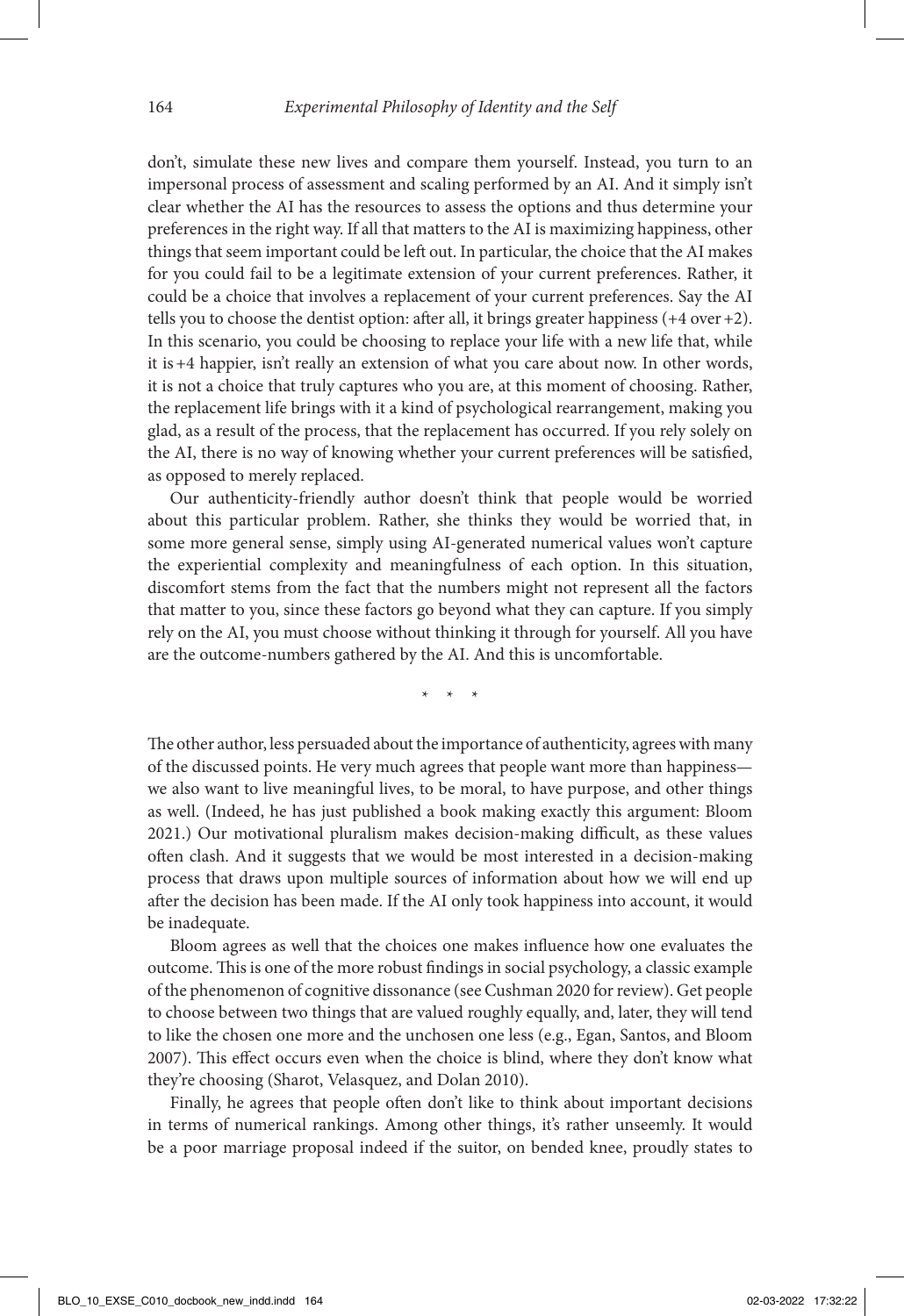his beloved the precise estimated values of "married' versus "not married" ("Married wins!," he sings to her.). Better to say instead, "I couldn't imagine any other life than one with you. It was no choice at all." Indeed, there may be some intrapersonal benefit to thinking of important and difficult-to-reverse decisions (getting married, having children, religious conversions) as no-brainers, the only conceivable thing to do. It certainly reduces regret. Perhaps this is one function of cognitive dissonance.

Decision-making has to happen, though. To choose A over other options is to come to believe that A ranks above the rest, and this requires putting the options on a common scale. Yes, if you make the decisions through simulating alternative possibilities, you will have access to information that is rich and qualitative, and yes, assigning the values is a complex matter. Perhaps the values you assign are represented as numbers, or perhaps they are in some non-numerical representational format, but in the end, comparing values is what decision-making comes down to. If the suitor insists that his own decision-making process is exempt from this, then he is deluding himself.

More generally, both authors agree that none of these points—our motivational pluralism, our distaste for numerical comparison, and the fact that making a decision influences what we think about the outcome—entail that we want authenticity in our decision-making process. If you concede that non-authentic processes can tell you that some choice is likely to make you happier, then it suggests that this process can also tell you that this choice will make you more satisfied with your life in some more abstract sense. To take a real example, while there is a lot of debate over the interpretation of the data (e.g., Nelson, Kushlev, and Lyubomirsky 2014), there is some evidence that parents report having less pleasurable experiences than non-parents—but also report more meaningful lives (see Bloom 2021 for review and discussion). Pluralistic decision-making does not require authenticity.

Similarly, both agree that cognitive dissonance is a phenomenon that is general to decision-making, applying both to major life experiences and to totally mundane choices like deciding which of two identical cookies to pick up. Thus, the partially endogenous nature of decision-making does not in itself provide evidence for a desire for authentic decision-making processes, nor does the fact that people often don't like to think in terms of quantitative comparisons. This is again compatible with all sorts of processes that are not authentic.

In the end, the core disagreement between the authors might be about how people construe decisions, particularly high-stakes decisions. The author who is sympathetic to authenticity concerns sees such decisions in terms of changes of self, and perhaps the replacement of one self by another—and she believes that, at some level, when making high-stakes decisions, non-philosophers recognize that such choices bring major changes in the kind of person one is. And so authenticity becomes important; people want to know how the choice will change them. The author who is skeptical about the importance of authenticity rejects this view of common-sense decisionmaking. Someone deciding whether to be a parent, say, will want to make the choice that will lead to a life that has the most happiness, purpose, and meaning—won't naturally construe it as involving a change in the sort of person they are. And so authenticity, as defined here, doesn't matter—if they trust the data and can choose autonomously, that's all they need.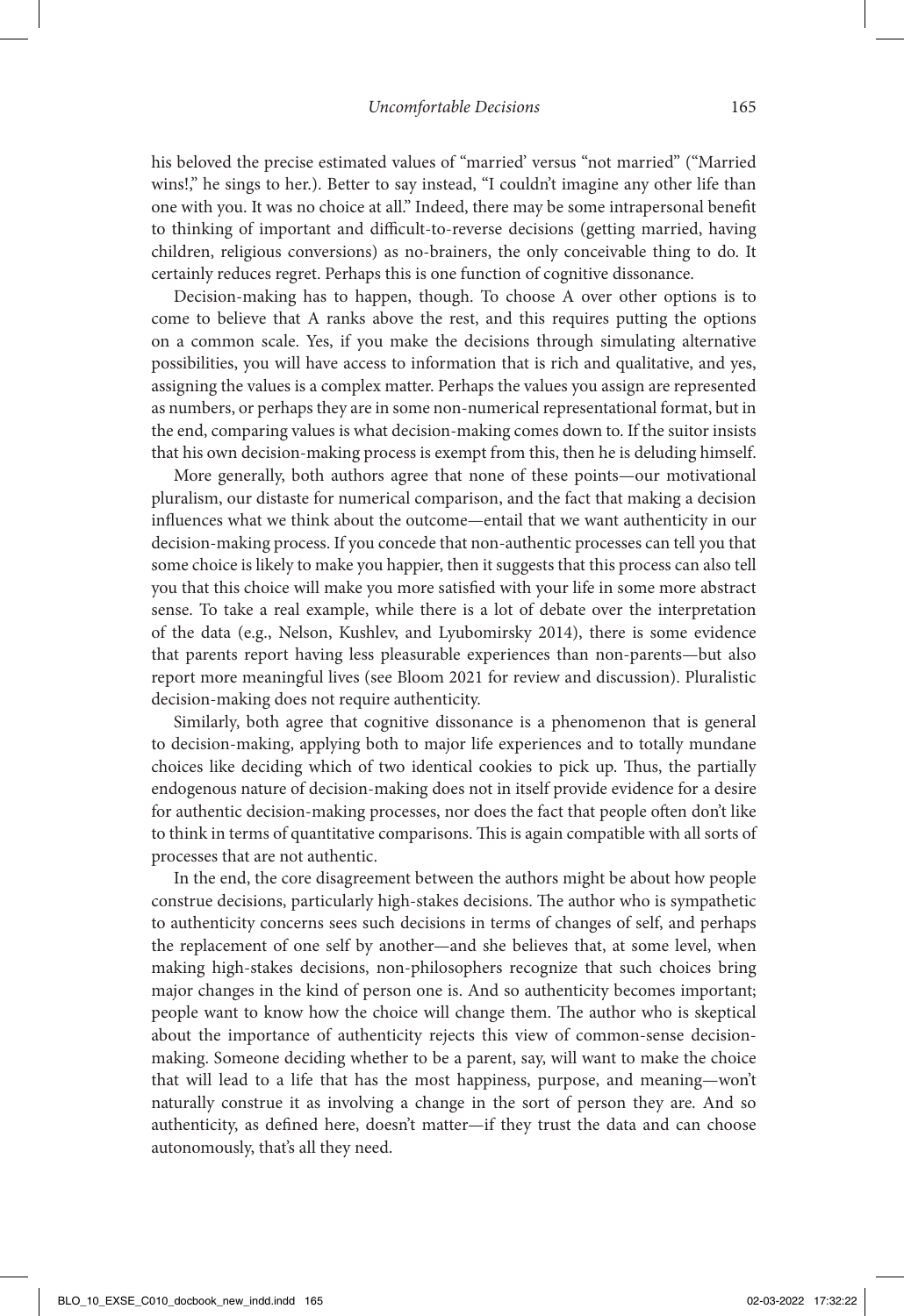While the authors disagree about the actual importance of authenticity and about whether people value it, we agree that at least the second question is an empirical one. What *do* people think of authentic and non-authentic decision-making processes? And so we will end with a clichéd proposition—but one that we believe really applies here: more research is needed.<sup>4</sup>

## **Notes**

- 1 Indeed, the same psychological forces that make us want to "own" decisions we make in the world might also lead us to discomfort about theories of the mind that deny a singular agentic self. As part of a critique of massive modularity, Jerry Fodor (1998) expresses this desire for decision-making "ownership" with characteristic verve: "If, in short, there is a community of computers living in my head, there had also better be somebody who is in charge; and, by God, it had better be me."
- 2 "True to themselves" and "knowledgeably and volitionally" admit of many interpretations, but we will work with these intuitive glosses in hopes of making incremental progress.
- 3 This is a claim about how people like to make decisions when we have to; it is not meant to imply that we always enjoy making decisions. Often, we do not (e.g., Schwartz 2004).
- 4 For some research on this question, which came out as this chapter went to press, see "Deciding to be Authentic: Intuition is Favored over Deliberation When Authenticity Matters," by Kerem Oktar and Tania Lombrozo, forthcoming in Cognition.

## Bibliography

- Bloom, P. (2021). The Sweet Spot: The Pleasures of Suffering and the Search for Meaning. New York: Ecco.
- Castelo, N., M. W. Bos and D. R. Lehmann (2019). "Task-Dependent Algorithm Aversion." *Journal of Marketing Research*, 56 (5): 809–25.
- Cushman, F. (2020). "Rationalization is Rational." *Behavioral and Brain Sciences*, 43: 1–16.

Dietvorst, B. J., J. P. Simmons and C. Massey (2015). "Algorithm Aversion: People Erroneously Avoid Algorithms After Seeing Them Err." *Journal of Experimental Psychology: General*, 144 (1): 114.

- Egan, L. C., L. R. Santos and P. Bloom (2007). "The Origins of Cognitive Dissonance: Evidence from Children and Monkeys." *Psychological Science*, 18 (11): 978–83.
- Fodor, J. (1998). "The Trouble with Psychological Darwinism." *London Review of Books*, 20 (2): 11–13.
- Galef, J. (2021). !*e Scout Mindset: Why Some People See* !*ings Clearly and Others Don't*. New York: Penguin.
- Keren, G. and K. H. Teigen (2010). "Decisions by Coin Toss: Inappropriate but Fair." *Judgment and Decision Making*, 5 (2): 83.
- Logg, J. M., J. A. Minson and D. A. Moore (2019). "Algorithm Appreciation: People Prefer Algorithmic to Human Judgment." *Organizational Behavior and Human Decision Processes*, 151: 90–103.